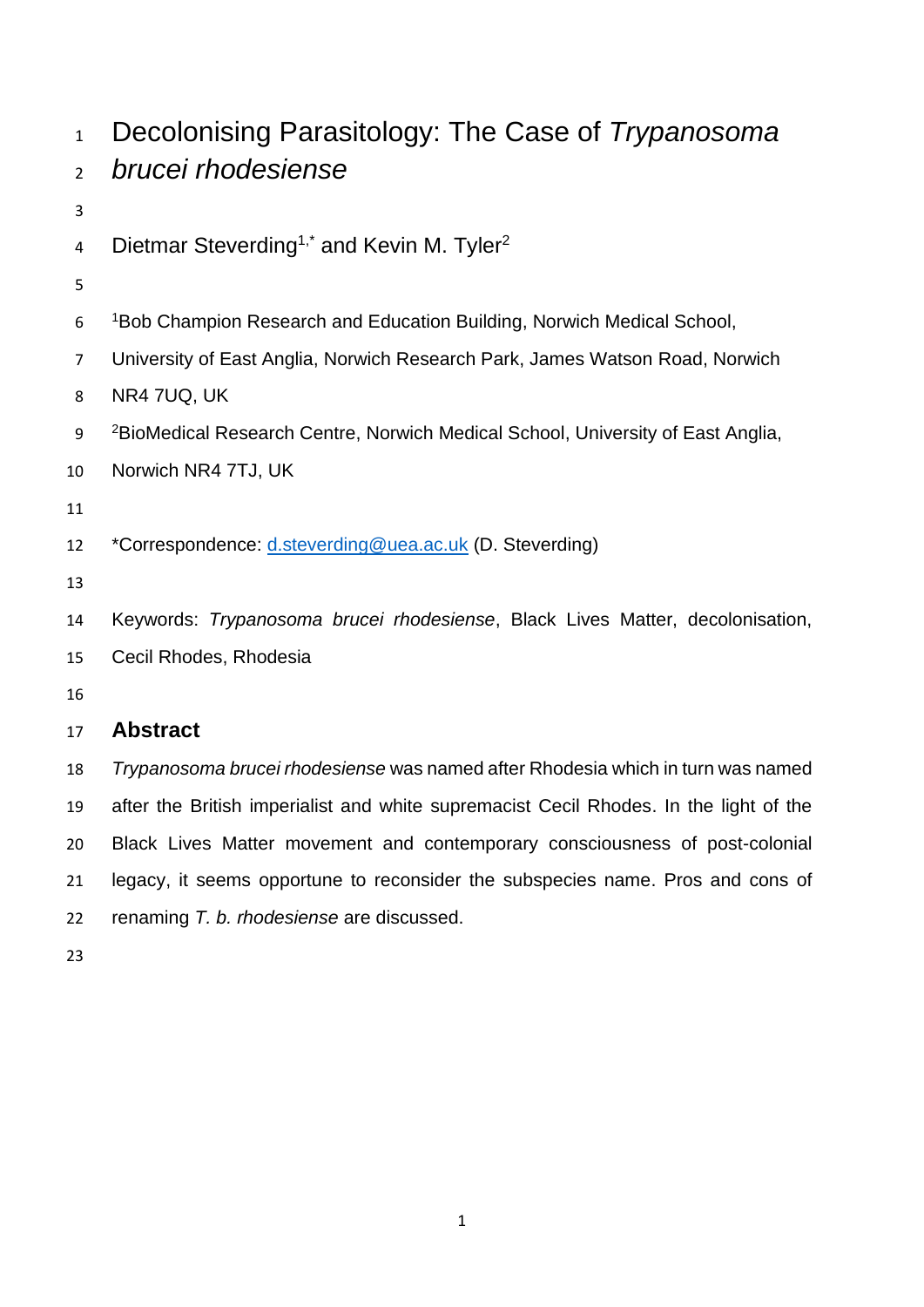24 Many tropical parasite species were discovered and described at the turn of the  $20<sup>th</sup>$  century. Most of these research efforts were driven by colonial powers (but not exclusively, e.g. the pioneering work of Oswaldo Cruz (1879-1934) and Carlos Chagas (1872-1917) on Chagas disease in Brazil). Cures for diseases caused by parasites were sought in order to protect military and civilian personnel working in the colonies, and to sustain the native people who provided the labour and local administration needed to maintain a colonial economy and to maximise the economic return. Most of the investigations were carried out by colonial military personnel and by Europe-based scientists. A frequent practice in naming newly discovered parasite species was (and still is) to name them after their appearance, disease characteristics, geographical regions where they were first discovered, discoverers, or in honour of distinguished personalities.

## **The Discovery of** *Trypanosoma* **(***brucei***)** *rhodesiense*

 The identification of the causative agent of human African trypanosomiasis or sleeping sickness is a story of inter-colonial and international collaboration but also a story of serendipity and rivalry [1]. The species *Trypanosoma brucei* was discovered as a causative agent of nagana disease or cattle trypanosomiasis by the Scottish pathologist and microbiologist David Bruce (1855–1931) in 1895 while working for the Army Medical Service [2]. The first unequivocal report of trypanosomes in the blood of a human came from the British Colonial surgeon Robert Michael Forde (1861–1948) in 1901 when examining a steamboat captain in The Gambia [2]. However, he thought it was a worm. It was the English physician Joseph Everett Dutton (1874–1905) who identified the organisms as trypanosomes a few months later and proposed the name *Trypanosoma gambiense* in 1902 [3]. In 1910, the British parasitologists John William Watson Stephens (1865–1946) and Harold Benjamin Fantham (1876–1937) described a trypanosome organism obtained from an English sleeping sickness patient who got infected in the Luangwa Valley (between Mzaza and Feira) in former North-Eastern Rhodesia in September 1909 (**Figure 1**) [4]. At that time the Luangwa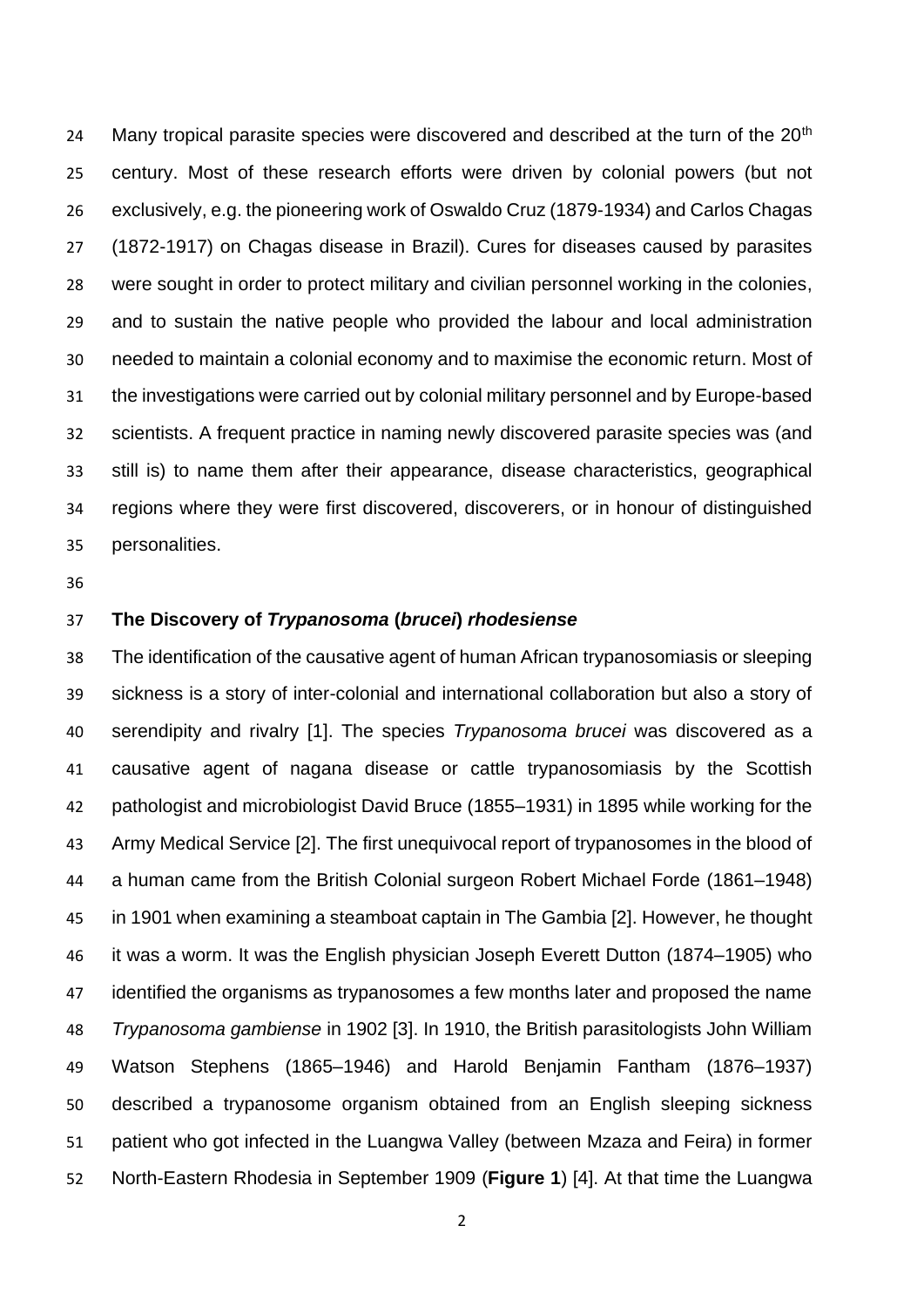Valley was known to be heavily infested with *Glossina morsitans*, a tsetse fly species unknown in transmitting sleeping sickness in those days [4]. Stephens and Fantham distinguished this newly discovered trypanosome organism from *T. gambiense* on the basis of morphological differences [4]. As they thought they were dealing with a new trypanosome species, they proposed the name *Trypanosoma rhodesiense*.[4]. Today, *T. gambiense* and *T. rhodesiense* are referred to as subspecies of *T. brucei* and have been termed *T. brucei gambiense* and *T. brucei rhodesiense*, although the subspecies/species status of the latter is controversial (see **Box 1** and below) [2,5].

## *T. b. rhodesiense* **and Its Eponymous Association with Cecil Rhodes**

 The naming of *T. b. rhodesiense* followed that of *T. b. gambiense*, which was named after the region where the first case of human infection with this parasite occurred, The Gambia [3]. Accordingly, as the first reported case of sleeping sickness caused by *T. b. rhodesiense* was from Rhodesia, the species was named after this historical region in southern Africa [4]. This territory was demarcated by the British South Africa Company, which comprised three protectorates, North-Eastern Rhodesia, [Barotseland-North-Western Rhodesia,](https://en.wikipedia.org/wiki/Barotseland-North-Western_Rhodesia) and Southern Rhodesia (**Figure 1**). North- Eastern Rhodesia and [Barotseland-North-Western Rhodesia](https://en.wikipedia.org/wiki/Barotseland-North-Western_Rhodesia) were amalgamated in 1911 to form Northern Rhodesia, which has been Zambia since 1964. The name Rhodesia was first used by white settlers in the 1890s who informally called their new home after the British mining magnate and politician Cecil John Rhodes (1853-1902), the founder and managing director of the British South Africa Company. In 1895 the British South Africa Company adopted the name Rhodesia for this southern African territory and the British government followed suite officially in 1898.

 Cecil Rhodes was an ardent imperialist and believed in the supremacy of the "*English race*". This racial attitude is confirmed in a letter of 1877 which Rhodes wrote when he was about 22 years old [6]. He also advocated vigorous settler colonialism and was an integral participant in southern African and British imperial policy [7,8]. Cecil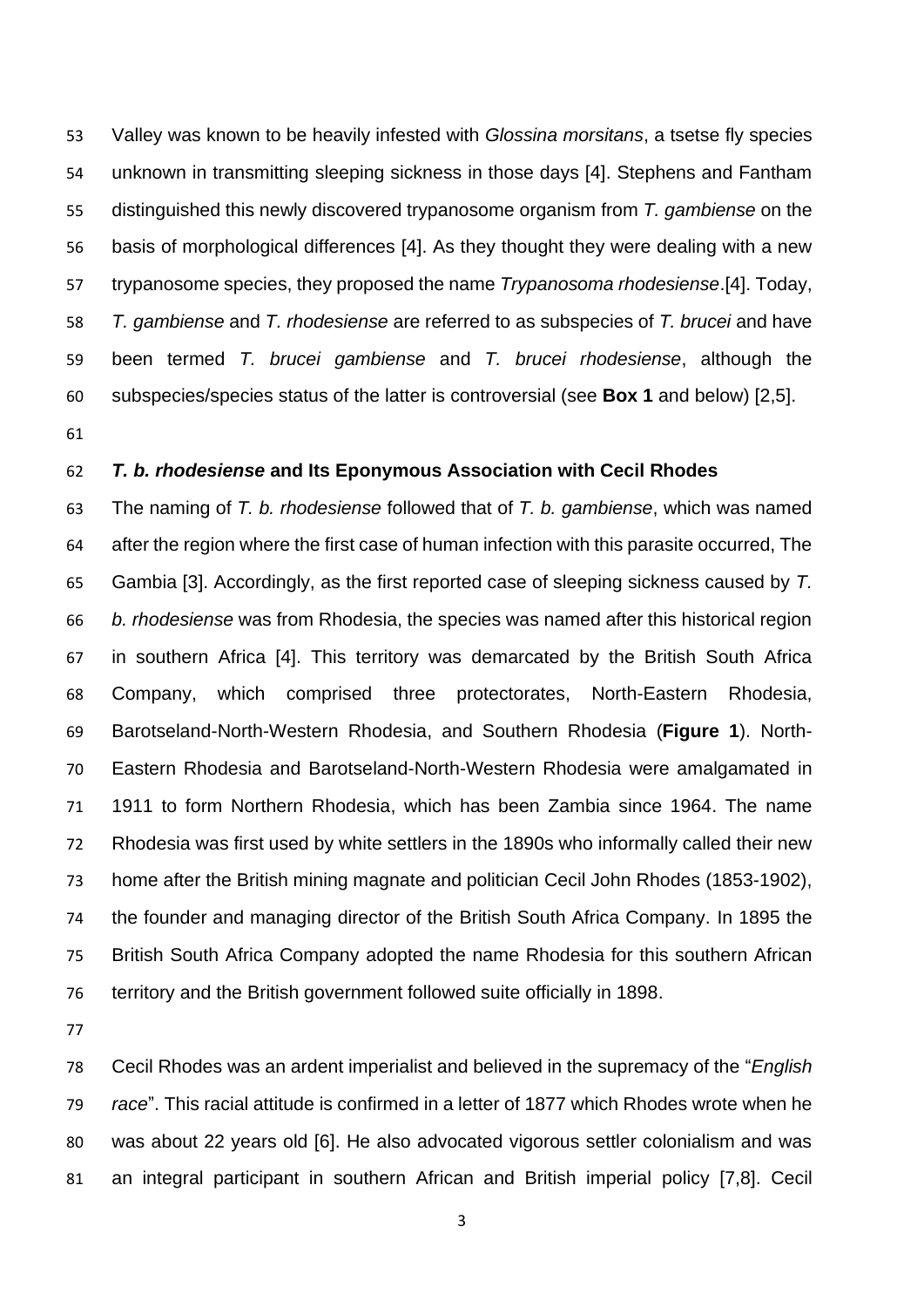Rhodes was always a controversial figure, but since the 1950s, opposition to his memorials has been escalating. Particularly in South Africa, protesters have demanded his monuments be taken down. In recent years, the Black Lives Matter movement has given fresh impetus to the demand to remove memorials of Cecil Rhodes. For example, in June 2020, the governing body of Oxford Oriel College bowed to student pressure and voted to remove a Rhodes statue from the facade of 88 the college<sup>i</sup>. In response to the Black Lives Matter protests against institutional racism, the Rhodes Art Complex in Bishop's Stortford, Hertfordshire, England, was changed to South Mill Arts in August 2020  $\mathbb{I}$ . In this context, it seems timely to re-evaluate the subspecies name *T. b. rhodesiense*.

#### **Renaming** *T. b. rhodesiense***: What Are the Options?**

 There are three options to deal with the controversial subspecies epithet "*rhodesiense*". The first option is to leave it as it is. The second option is to revoke the subspecies status of *T. b. rhodesiense* while the third option is to give *T. b. rhodesiense* a different subspecies epithet. In the following paragraphs, the pros and cons of the second and third options are discussed.

 The second option would be in agreement with previous molecular and genetic studies (reviewed in [9,10]) and phylogenetic relationship analysis [11], which all concluded that *T. b. rhodesiense* is only a phenotypic variant of *T. b. brucei* while *T. b. gambiense* type 1 constitutes a valid (sub)species of *T. brucei*. The only characteristic that distinguishes *T. b. rhodesiense* from *T. b. brucei* is the ability of the former to infect humans. The human infectivity of *T. b. rhodesiense* is associated with a single gene, the serum resistance associated (*SRA*) gene [12,13]. Indeed, it has been demonstrated that transferring the *SRA* gene into *T. b. brucei* was alone sufficient to confer resistance to human serum [13]. An accidental laboratory infection with a *T. b. brucei* strain expressing the *SRA* gene proved unequivocally that human infectivity of *T. b. rhodesiense* is solely based on this gene [14]. In addition, it has been shown that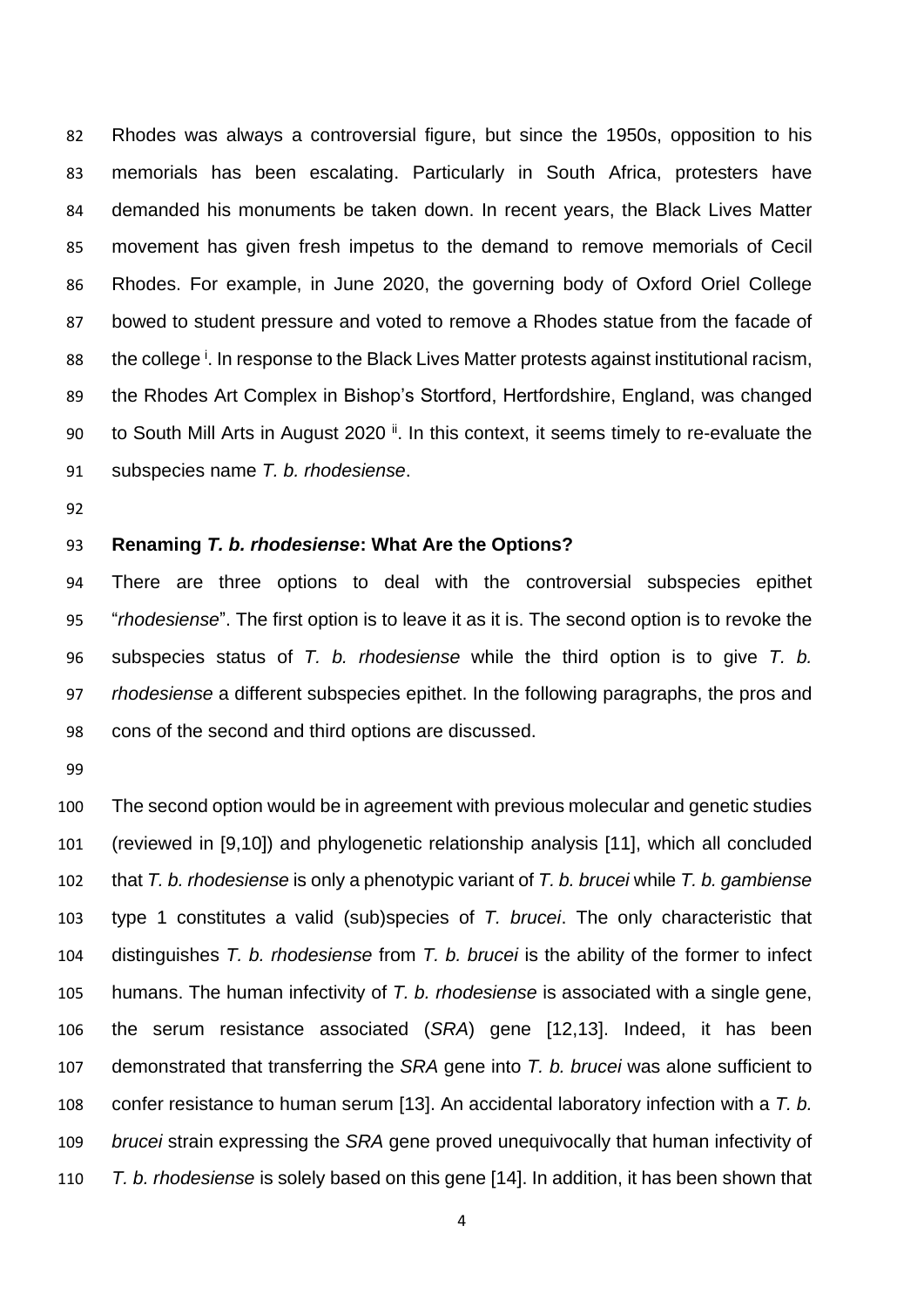it is possible to experimentally cross *T. b. brucei* and *T. b. rhodesiense* in the laboratory (reviewed in [15]). Some of the hybrid clones acquired copies of the *SRA* gene and were resistant to lysis by human serum, indicating that they inherited the human infectivity phenotype [15]. Furthermore, population genetics studies have evidenced that there is gene flow between *T. b. brucei* and *T. b. rhodesiense* [15]. These studies all strongly suggest that *T. b. rhodesiense* is not a valid subspecies but just a host range variant of *T. b. brucei*. Revoking the subspecies status of *T. b. rhodesiense* leaves the phylogenetically distinct *T. (b.) brucei* and *T. (b.) gambiense* as the two aetiologic agents of human African trypanosomiasis and ameliorates the need for a subspecies nomenclature. The major consequence of doing so is that human infective isolates from surveillance of livestock and tsetse will not be differentiated for human infectivity by their nomenclature unless a suffix (such as SRA+/-) is also adopted. It has the advantage that as well as being more socially acceptable *T. brucei* SRA+ is also more accurate scientifically than *T. b. rhodesiense*. Abolishing the subspecies status of *T. b. rhodesiense* may also cause practical problems in everyday laboratory handling of this parasite. For example, the risk of a mix-up between non-human pathogenic and human pathogenic variants of *T. b. brucei* due to labelling errors may increase. In addition, *T. b. brucei* and *T. b. rhodesiense* are usually assigned to 129 different hazard groups iii, with *T. b. rhodesiense* being classified as a biological agent that can cause serious disease in humans. The classification of a biological agent in two different hazard groups may cause its own problems with respect to risk assessment and application of appropriate control measures. However, the assignment of a biological agent that includes both pathogenic and non-pathogenic strains in different hazard groups is not unprecedented. For example, the non- pathogenic *Escherichia coli* laboratory strain K-12 is usually assigned to Hazard Group 1 while the verocytotoxigenic *E. coli* strain O157:H7 is classified into Hazard Group 3 137 <sup>iii</sup>. Revoking the subspecies status of *T. b. rhodesiense* could also raise concerns by clinicians, particularly if the "*brucei*" epithets were retained as it is crucial for them to know with which human-pathogenic *T. brucei* subspecies a patient is infected. This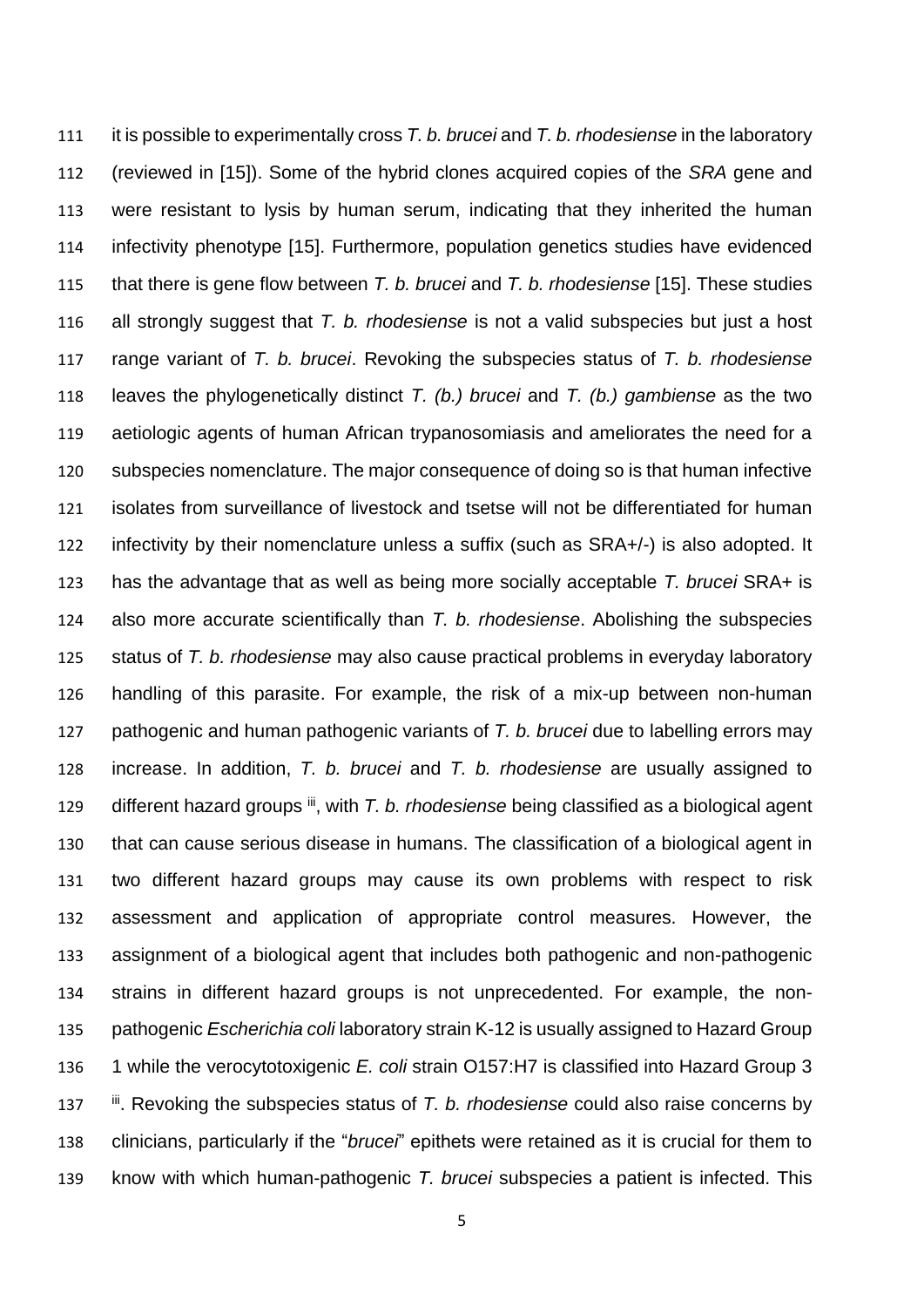knowledge is important as different drug regimens are used for the treatment of East African and West African sleeping sickness caused by *T. b. rhodesiense* (then *T. brucei*) and *T. b. gambiense*, respectively, so it may be wise to readopt the use of *T. gambiense*. However, in either case, revoking the subspecies status of *T. b. rhodesiense* may not cause any problems for the treatment of sleeping sickness patients as both forms of the disease have distinct geographical distribution with Uganda being the only country in which both forms of sleeping sickness co-occur but in different regions without overlapping.

 For the third option one would need to find a suitable replacement for the subspecies epithet "*rhodesiense*". This should follow the previous naming of the human pathogenic subspecies of *T. brucei*, which was according to the locations of the first reported cases of infection. As the first documented case of *T. b. rhodesiense* infection was from North-East Rhodesia (**Figure 1**) [4], which since 1964 is part of present-day Zambia, the logical choice would be to rename the subspecies as *T. b. zambiense*. As the three British South Africa Company protectorates, North-Eastern Rhodesia, [Barotseland-North-Western Rhodesia,](https://en.wikipedia.org/wiki/Barotseland-North-Western_Rhodesia) and Southern Rhodesia were initially 157 collectively known as Zambesia <sup>iv</sup>, T. b. rhodesiense could alternatively also be renamed as *T. b. zambesiense*. An obstacle to the renaming is the law of priority, 159 which is a basic principle of the International Code of Zoological Nomenclature  $\frac{v}{x}$ . This 160 law states that "the valid name of a taxon is the oldest available name applied to it" v. However, a name can be invalidated by any ruling of the International Commission on 162 Zoological Nomenclature <sup>v</sup>.

 Whatever the decision may be, the major obstacle of all remains the more than 100 years of literature published on *T. b. rhodesiense* and East African sleeping sickness. It is easy to remove a statue from public view but it is impossible to erase a species name from the scientific record.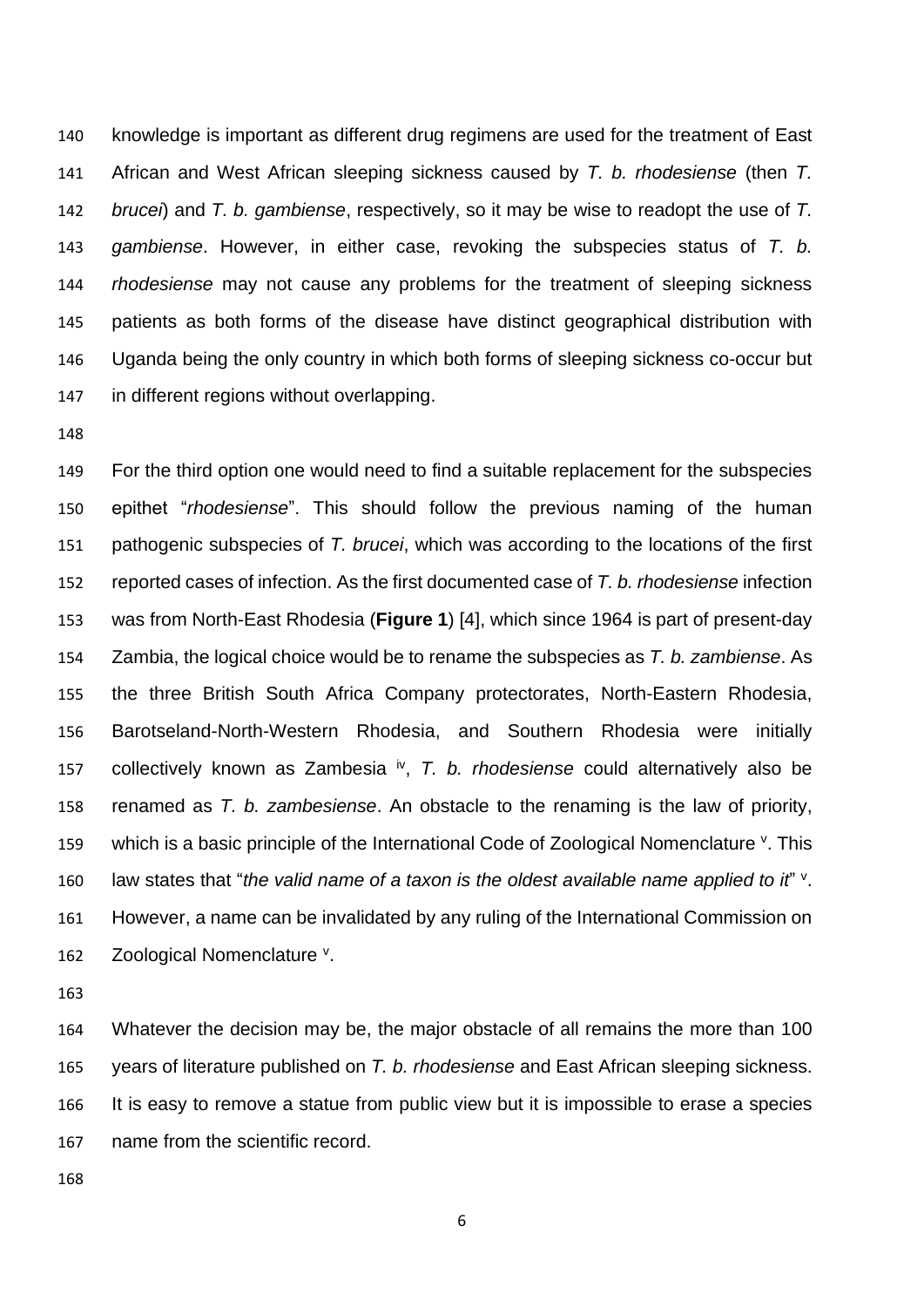## **Acknowledgements**

- We want to thank the council members of the British Society for Parasitology (BSP)
- for a helpful and constructive discussion on the topic of renaming *T. b. rhodesiense*.
- 

## **Resources**

- <sup>i</sup> https://www.bbc.co.uk/news/education-53487991
- 175 ii https://www.independent.co.uk/news/uk/home-news/cecil-rhodes-arts-complex-
- theatre-name-change-black-lives-matter-protests-a9655221.html
- 177 iii https://www.hse.gov.uk/pubns/misc208.pdf
- *iv* https://www.britannica.com/place/Zimbabwe/The-British-South-African-Company
- 179 vhttps://iczn.org/the-code/the-international-code-of-zoological-nomeclature/
- 180 vi [https://commons.wikipedia.org/wiki/File:Rhodesia\\_map\\_EB1911.png](https://commons.wikipedia.org/wiki/File:Rhodesia_map_EB1911.png)
- 181 <sup>vii</sup> [https://commons.wikipedia.org/wiki/File:Zanbia\\_Zimbabwe\\_Locator.png](https://commons.wikipedia.org/wiki/File:Zanbia_Zimbabwe_Locator.png)
- 

# **References**

- 1. Webel, M. K. (2019) Trypanosomiasis, tropical medicine, and the practices of inter-colonial research at Lake Victoria, 1902-1917. *Hist. Technol.* 35, 266-292 doi: [10.1080/07341512.2019.1680151](https://www.researchgate.net/deref/http%3A%2F%2Fdx.doi.org%2F10.1080%2F07341512.2019.1680151)
- 2. Steverding, D. (2008) History of African trypanosomiasis. *Parasit. Vectors* 1, 3 doi: 10.1186/1756-3305-1-3
- 3. Dutton, J. E (1902) Preliminary note upon a trypanosome occurring in the blood of man. *Thompson Yates Lab. Rep.* 4, 455-468
- 4. Stephens, J. W. W. and Fantham, H. B. (1910) On the peculiar morphology of a trypanosome from a case of sleeping sickness and the possibility of its being a new species (*T. rhodesiense*). *Proc. Roy. Soc. Lond. B* 83, 28-33 [doi:](https://doi.org/10.1098/rspb.1910.0064)  [10.1098/rspb.1910.0064](https://doi.org/10.1098/rspb.1910.0064)
- 5. Hide, G. (1999) History of sleeping sickness in East Africa. Clin. Microbiol. Rev. 12, 112-125 doi: 10.1128/CMR.12.1.112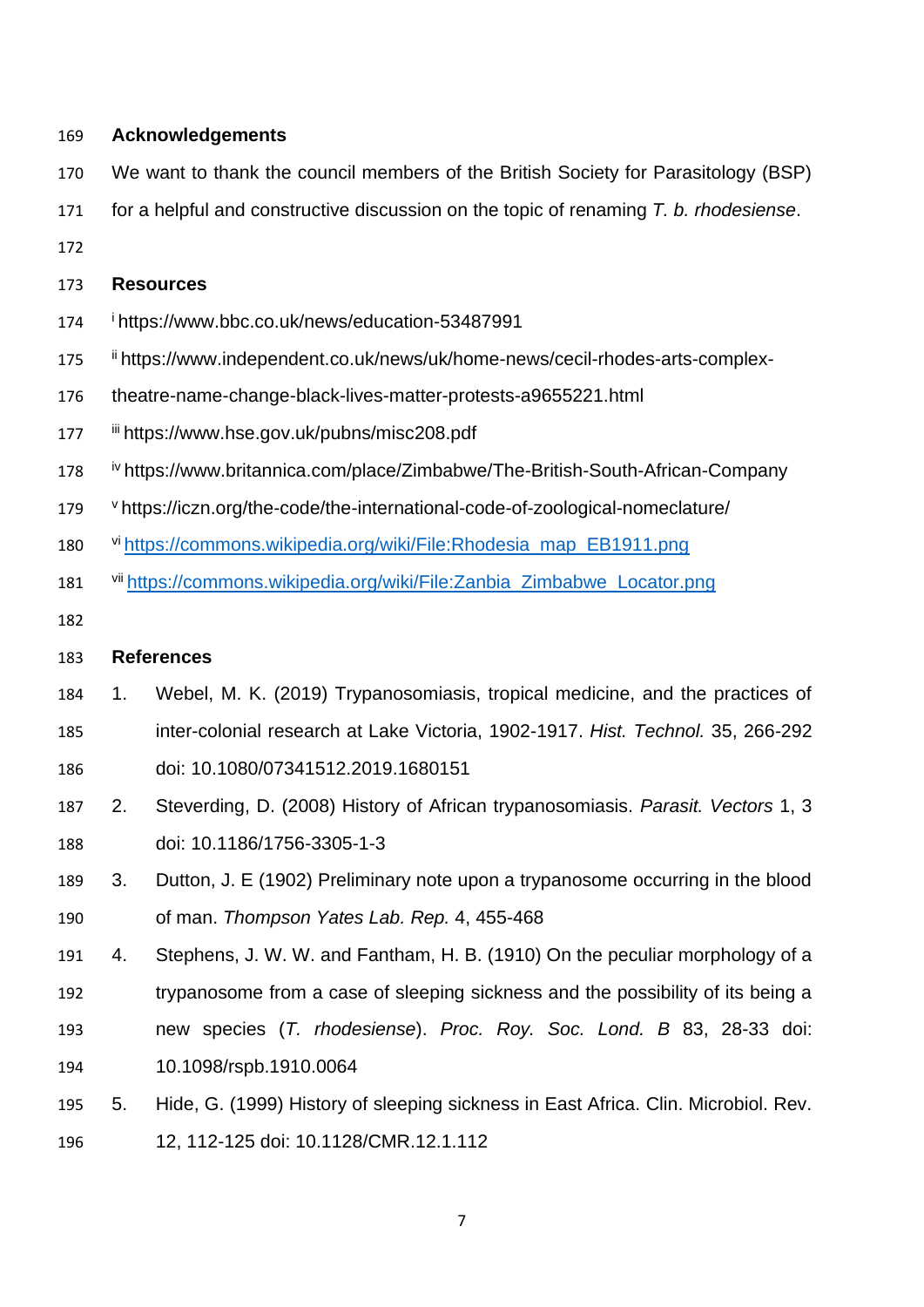- 6. Stead, W. T. (1902) *The Last Will and Testament of Cecil John Rhodes with Elucidatory Notes to which Are Added Some Chapters Describing the Political and Religious Ideas of the Testator.* William Clowes and Sons, Ltd.
- 7. McFarlane, R. A. (2007) Historiography of selected works on Cecil John Rhodes (1853-1902). *Hist. Afr.* 34, 437-446 [doi: 10.1353/hia.2007.0013](https://doi.org/10.1353/hia.2007.0013)
- 8. Magubane, B. M. (1996) *The Making of a Racist State: British Imperialism and the Union of South Africa.* African World Press
- 9. Baker, J. R. (1995) The subspecies taxonomy of *Trypanosoma brucei*. *Parasite 2*, 3-12 doi: 10.1051/parasite/1995021003
- 10. Gibson, W. (2002) Will the real *Trypanosoma brucei rhodesiense* please step forward? Trends Parasitol. 18, 486-490 doi: 10.1016/s1471-4922(02)02390-5
- 11. Balmer, O. *et al.* (2011) Phylogeography and Taxonomy of *Trypanosoma brucei*. *PLoS Negl. Trop. Dis.* 5, e961 doi: 10.1371/journal.pntd.0000961
- 12. de Greef, C. *et al.* (1989) A gene expressed only in serum-resistant variants of *Trypanosoma brucei rhodesiense*. *Mol. Biochem. Parasitol.* 36, 169-176 doi: 10.1016/0166-6851(89)90189-8
- 13. Xong, H. V. *et al.* (1998) A VSG expression site-associated gene confers resistance to human serum in *Trypanosoma rhodesiense*. *Cell* 95, 839-846 doi: 10.1016/s0092-8674(00)81706-7
- 14. Gibson, W. C. (2005) The *SRA* gene: the key to understanding the nature of *Trypanosoma brucei rhodesiense*. *Parasitology* 131, 143-150 doi: 10.1017/s0031182005007560
- 15. Gibson, W. (2015) Liaisons dangereuses: sexual recombination among pathogenic trypanosomes. *Res. Microbiol.* 166, 459-466 doi: 10.1016/j.resmic.2015.05.005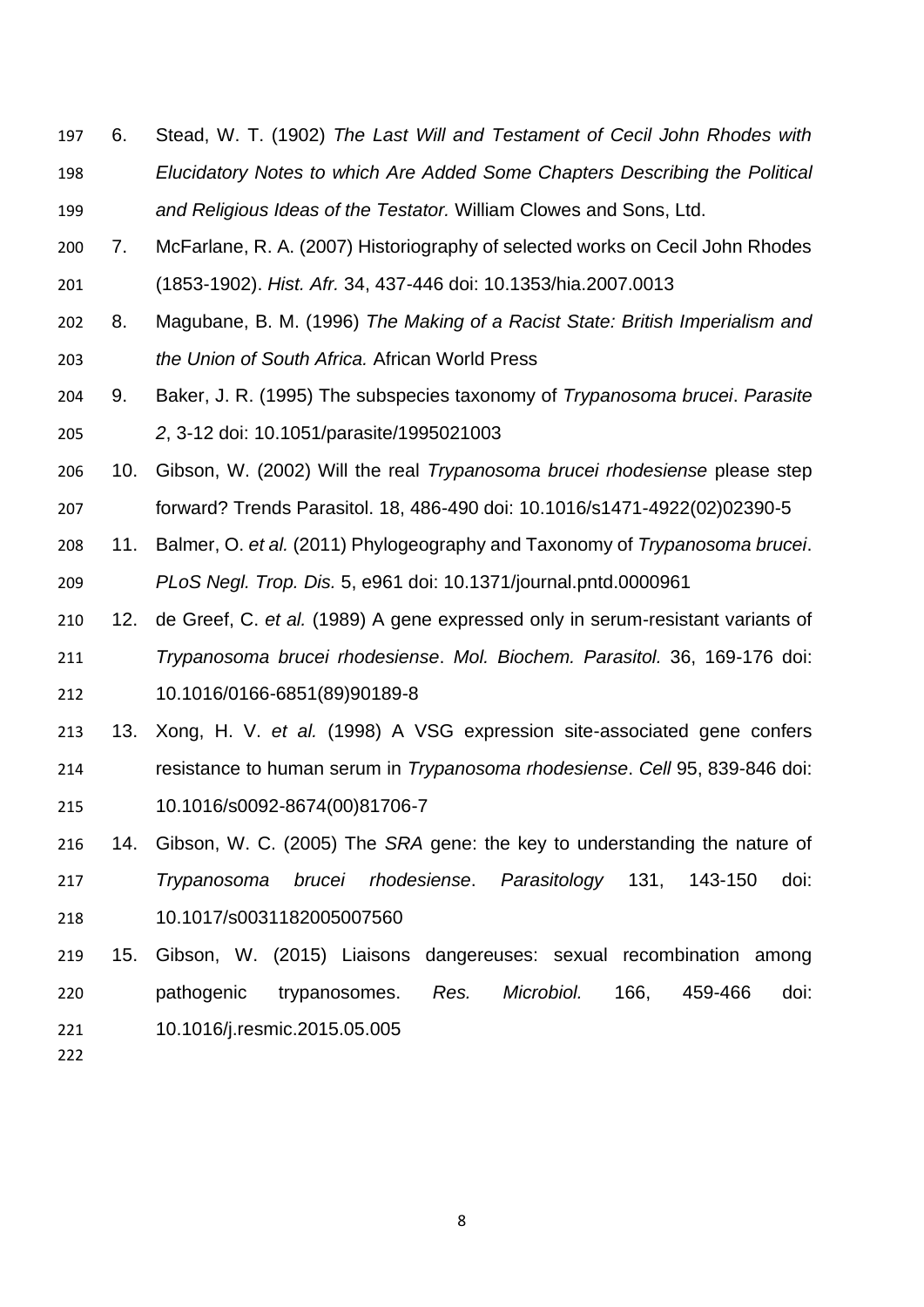#### **Box 1. How the three subspecies nomenclature became adopted**

 In the early years of parasitological research, species discovery and identification relied mainly on the description of morphological and biological features. Accordingly, the discovery of sleeping sickness trypanosomes was solely based on morphological description [3,4]. However, when *T. rhodesiense* was discovered, it was thought by some (the so-called "British" school including Bruce himself) that this trypanosome was identical to *T. brucei*, because the two species were morphological indistinguishable, and both were transmitted by the same group of tsetse flies (*G. morsitans* group) and showed equal virulence to animals [9,10]. In contrast, others thought (the so-called "German" school) that *T. rhodesiense* and *T. brucei* were distinct species mainly based on the fact that isolates of *T. brucei* were non-infectious to humans [9,10]. Further evidence for *T. rhodesiense* being a distinct species came from the Tinde experiment, which showed that a strain of *T. rhodesiense* did not lose its human infectivity after prolonged serial cyclical passages (23 years) through tsetse flies and sheep [9,10]. However, human infectivity of *T. rhodesiense* and non-human infectivity of *T. brucei* were shown not to be absolute characteristics of the two species [9]. Eventually, the British protozoologist and parasitologist Cecil Arthur Hoare (1892- 1984) demoted both sleeping sickness trypanosome species to subspecies of *T. brucei* [9,10].

 **Figure 1. Map of historical Rhodesia.** The protectorates North-Eastern Rhodesia and North-Western Rhodesia, which were amalgamated into Northern Rhodesia in 1911 (Zambia since 1964), are shown in green. The protectorate Southern Rhodesia (Zimbabwe since 1980) is shown in orange. The region where the first documented case of a human *T. b. rhodesiense* infection presumably occurred is highlighted in red. 248 The map has been created by merging a 1911 Encyclopædia Britannica illustration  $\overline{v}$ 249 and a map indicating the location of Zambia and Zimbabwe  $\frac{V}{H}$ .